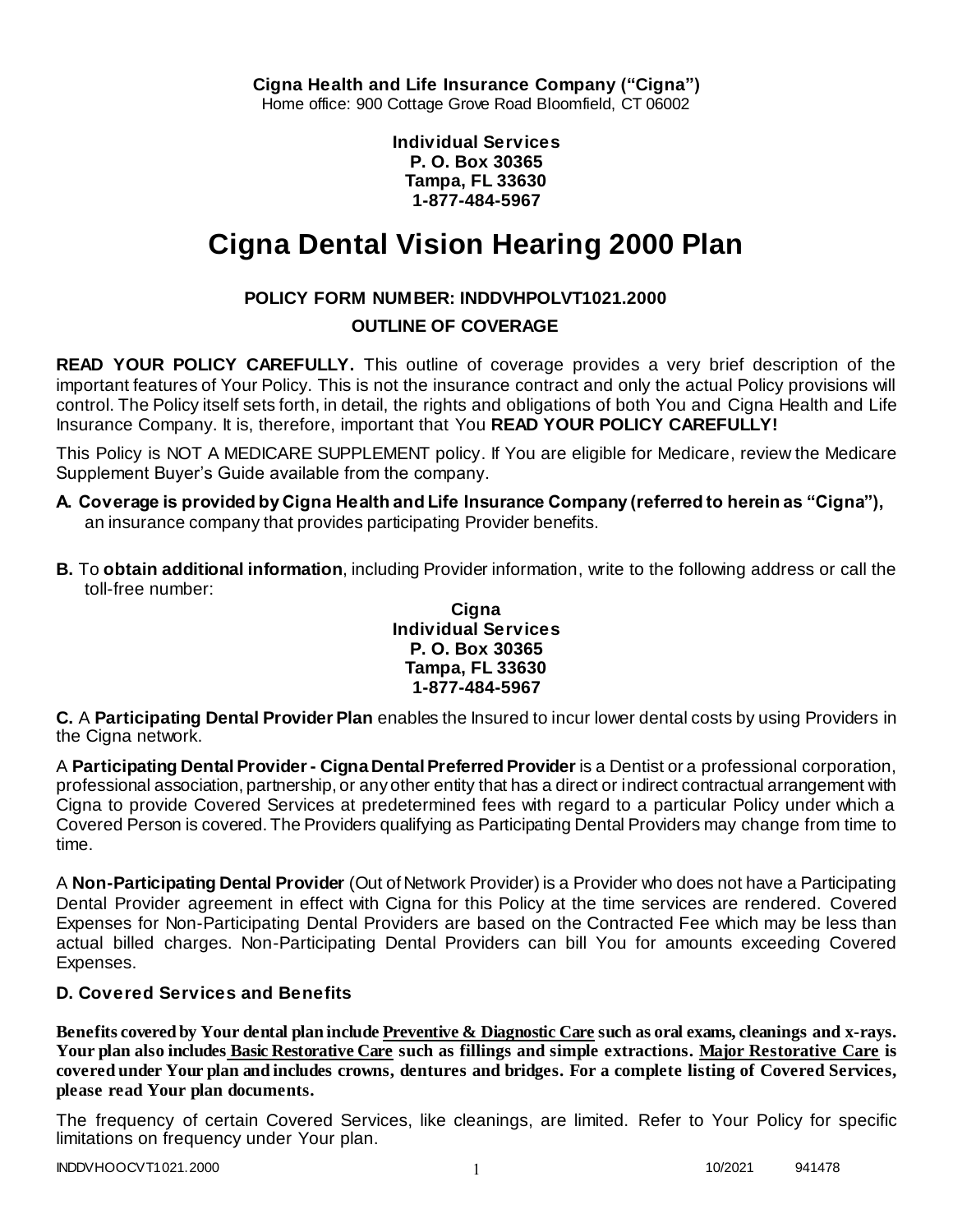### **Benefit Schedule**

The benefits outlined in the table below show the payment percentages for Covered Expenses **AFTER** any applicable Deductibles have been satisfied unless otherwise stated.

# **CIGNA DENTAL, VISION, AND HEARING INSURANCE** *The Schedule*

### **For You and Your Dependents**

#### **The Schedule – Dental Benefits**

If You select a Participating Dental Provider, Your cost will be less than if You select a Non-Participating Dental Provider.

### **Emergency Services**

The Benefit Percentage payable for Emergency Services charges made by a Non-Participating Dental Provider is the same Benefit Percentage as for Participating Dental Provider Charges. Dental Emergency services are required immediately to either alleviate pain or to treat the sudden onset of an acute dental condition. These are usually minor procedures performed in response to serious symptoms, which temporarily relieve significant pain, but do not effect a definitive cure, and which, if not rendered, will likely result in a more serious dental or medical complication.

#### **Dental Deductibles**

Dental Deductibles are expenses to be paid by You or Your Dependent. Dental Deductibles are in addition to any Coinsurance. Once the Dental Deductible maximum in The Schedule has been reached, You and Your family need not satisfy any further dental deductible for the rest of that year.

#### **Participating Dental Provider Payment**

Participating Dental Provider services are paid based on the Contracted Fee agreed upon by the Provider and Cigna.

#### **Non-Participating Dental Provider Payment**

Non-Participating Dental Provider services are paid based on the Contracted Fee.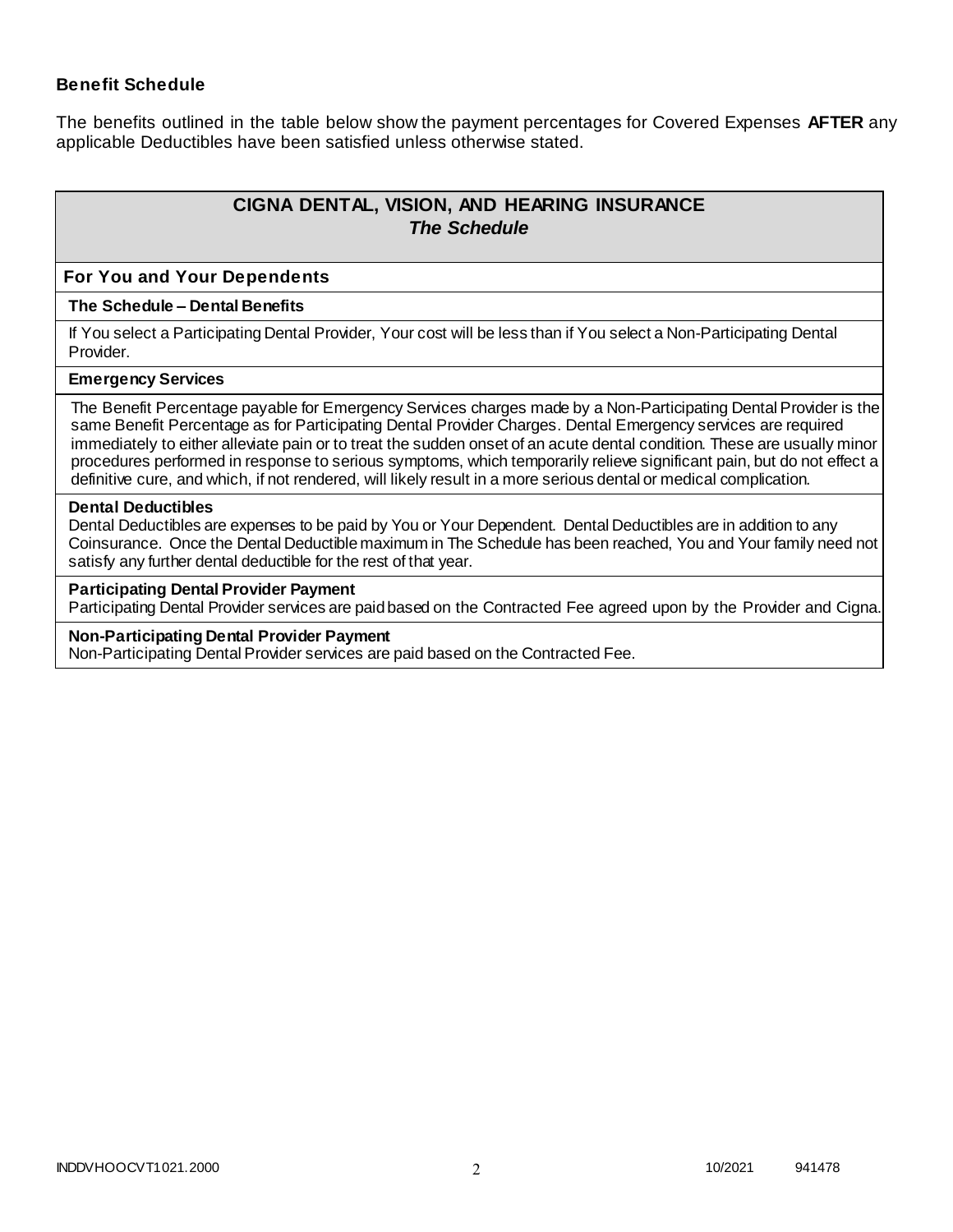| DENTAL BENEFIT HIGHLIGHTS                                                                                                                                                                                                                                          |                                                  |
|--------------------------------------------------------------------------------------------------------------------------------------------------------------------------------------------------------------------------------------------------------------------|--------------------------------------------------|
| Classes I, II, III<br><b>Calendar Year Maximum</b>                                                                                                                                                                                                                 | \$1,500 per person                               |
| <b>Calendar Year Dental Deductible</b><br>Individual                                                                                                                                                                                                               | \$100 per person<br>Not Applicable to Class I    |
| Class I                                                                                                                                                                                                                                                            | The Percentage of Covered Expenses the Plan Pays |
| Preventive Care<br>Oral Exams<br>Routine Cleanings<br>Routine X-rays<br>Non-Routine X-rays<br><b>Fluoride Application</b><br><b>Sealants</b><br>Space Maintainers (non-orthodontic)<br>Emergency Care to Relieve Pain                                              | 100%                                             |
| <b>Class II</b>                                                                                                                                                                                                                                                    | The Percentage of Covered Expenses the Plan Pays |
| <b>Basic Restorative</b><br>Fillings<br>Surgical Extraction of Impacted Teeth<br>Oral Surgery, Simple Extractions<br>Relines, Rebases, and Adjustments<br>Repairs - Bridges, Crowns, and Inlays<br>Repairs - Dentures                                              | 70% after dental deductible                      |
| <b>Class III</b>                                                                                                                                                                                                                                                   | The Percentage of Covered Expenses the Plan Pays |
| Major Restorative<br>Crowns / Inlays / Onlays<br>Root Canal Therapy / Endodontics<br><b>Minor Periodontics</b><br><b>Major Periodontics</b><br>Oral Surgery, All Except Simple Extractions<br>Prosthesis Over Implant<br>Anesthetics<br>Dentures<br><b>Bridges</b> | 50% after dental deductible                      |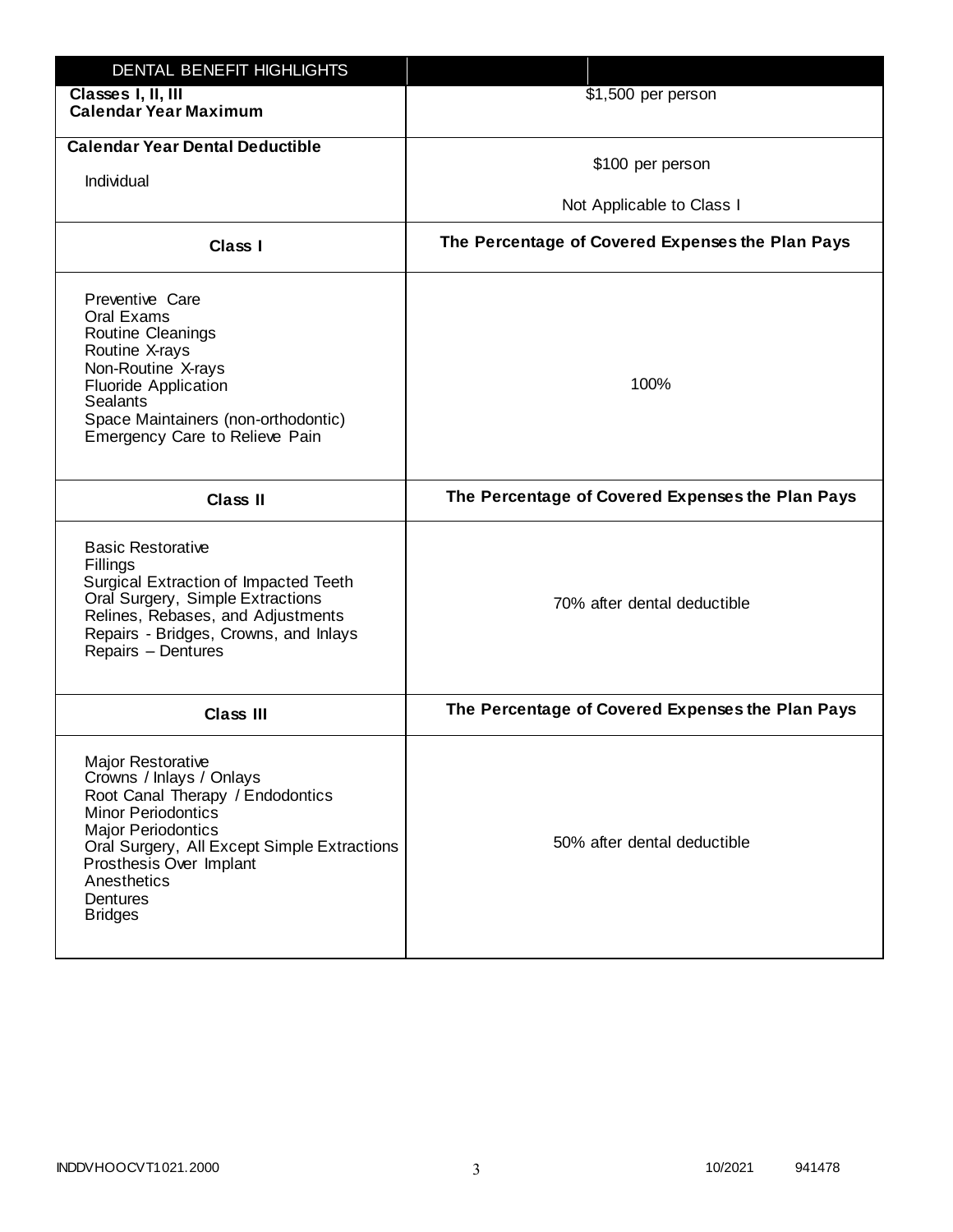| The Schedule - Vision Benefits                                                                  |                                                                                         |
|-------------------------------------------------------------------------------------------------|-----------------------------------------------------------------------------------------|
| VISION BENEFIT HIGHLIGHTS                                                                       |                                                                                         |
| Eye Examinations, including refraction                                                          | The plan pays 50% of expenses, not to exceed a \$75 calendar<br>year maximum per person |
| Materials (corrective eyeglasses or contact<br>lenses, including fittings and follow-up visits) | \$200 calendar year maximum per person                                                  |

| The Schedule - Hearing Benefits                             |                                        |
|-------------------------------------------------------------|----------------------------------------|
| HEARING BENEFIT HIGHLIGHTS                                  |                                        |
| <b>Hearing Examinations</b>                                 | \$50 calendar year maximum per person  |
| Materials (Hearing Aids, including fittings<br>and repairs) | \$500 calendar year maximum per person |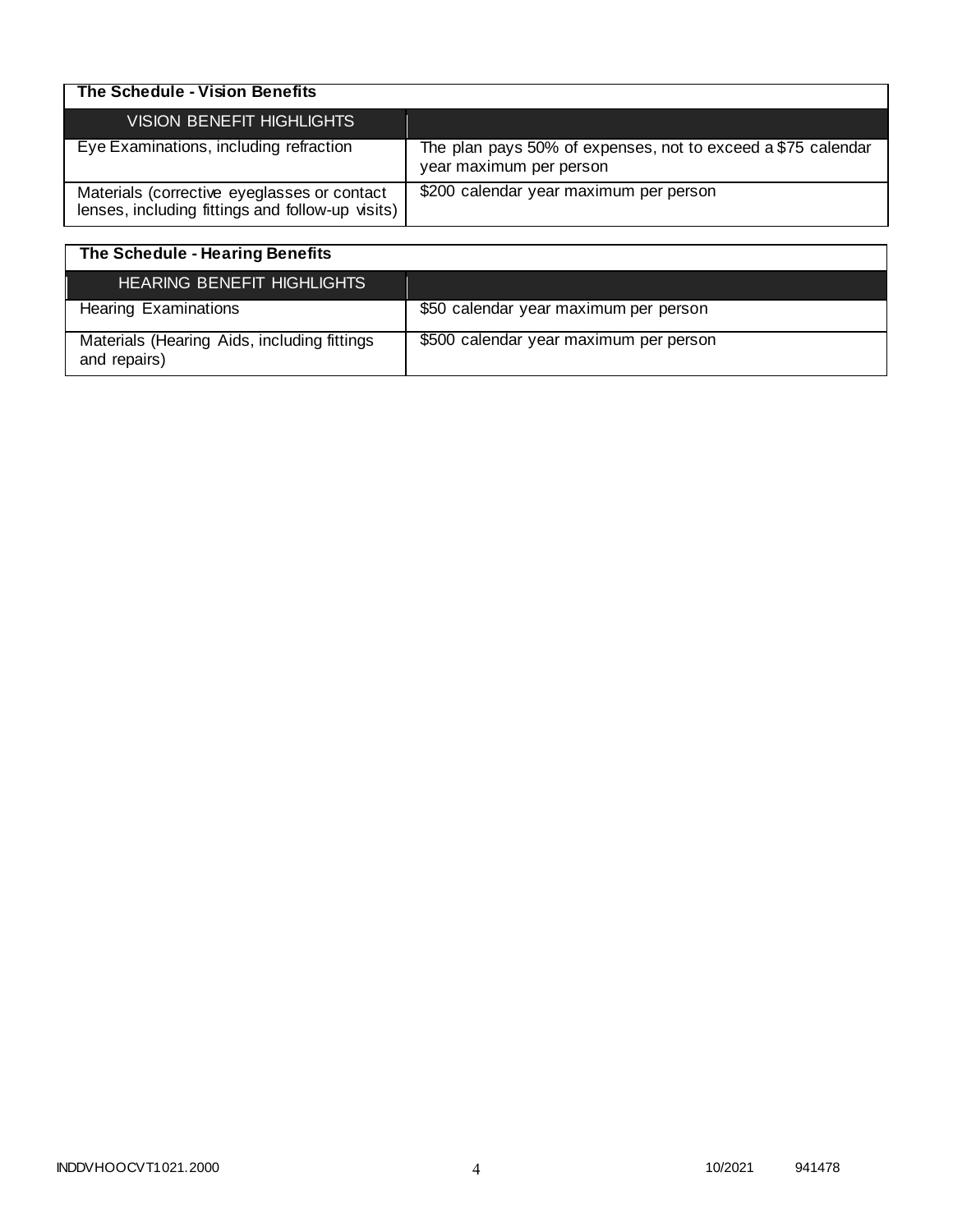# **Waiting Periods**

A Covered Person may access their dental, vision, and hearing benefit insurance once he or she has satisfied the following waiting periods:

- There is no waiting period for Class I or II dental benefits or for vision and hearing benefits.
- After 12 consecutive months of coverage dental benefits will increase to include the list of Class III procedures.

### **Missing Teeth Limitation**

There is no payment for replacement of teeth that are missing when a person first becomes insured. This payment limitation no longer applies after 24 months of continuous coverage.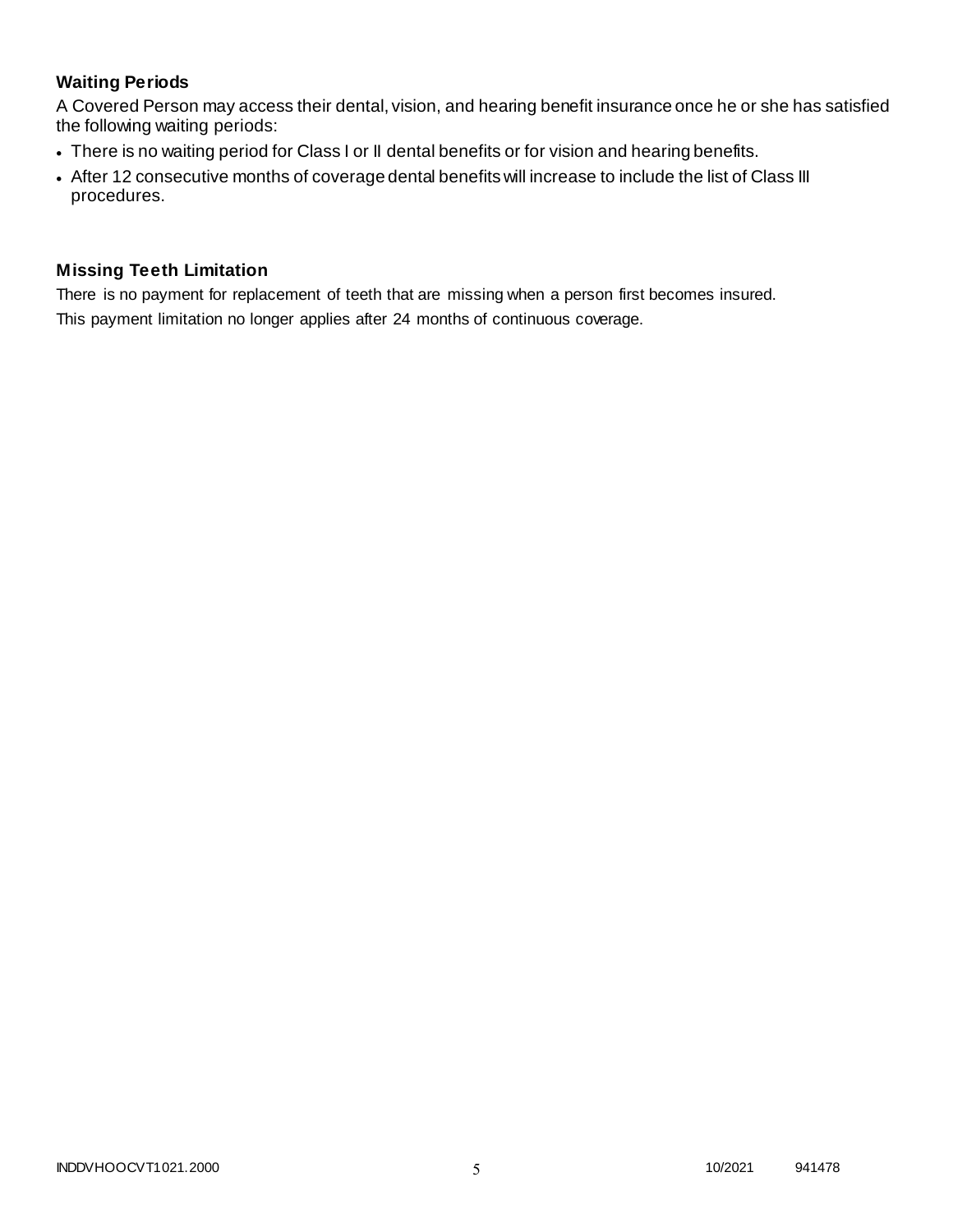# **E. Insured's Financial Responsibility**

The Insured is responsible for paying the monthly or quarterly premium on a timely basis. The Insured is also responsible to pay Providers for charges that are applied to the Deductibles, Coinsurance, and any amounts charged by Non-Participating Dental Providers in excess of the Contracted Fee. In addition, any charges for Medically Necessary and/or Dentally Necessary items that are excluded under the Policy are the responsibility of the Insured.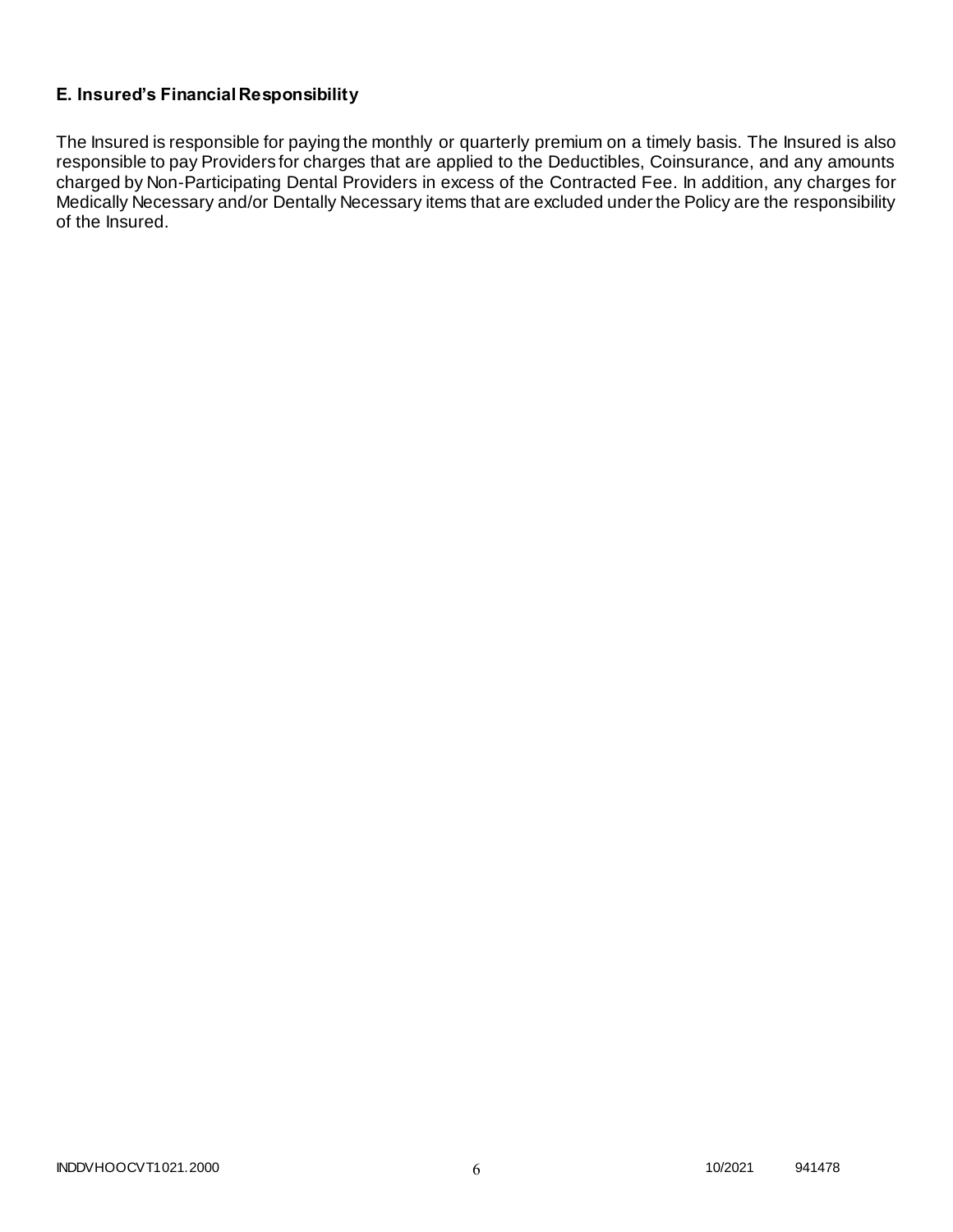# **F. Exclusions and Limitations: What Is Not Covered By This Policy**

# **Expenses Not Covered**

Covered Expenses will not include, and no payment will be made for:

- procedures which are not included in the list of Covered Dental Services, Covered Vision Services, or Covered Hearing Services;
- cone beam imaging;
- instruction for plaque control, oral hygiene and diet;
- core build-ups;
- veneers;
- precious or semi-precious metals for crowns, bridges and abutments;
- restoration of teeth which have been damaged by erosion, attrition or abrasion;
- bite registrations; precision or semi-precision attachments; or splinting;
- implants or implant related services;
- orthodontic treatment, except for the treatment of cleft lip and cleft palate;
- general anesthesia or intravenous sedation, when used for the purposes of anxiety control or patient management is not covered; may be considered only when medically or dentally necessary and when in conjunction with covered complex oral surgery;
- athletic mouth guards;
- services performed solely for cosmetic reasons;
- personalization or decoration of any dental device or dental work;
- replacement of an appliance per benefit guidelines;
- services that are medical in nature:
- services and supplies received from a hospital;
- prescription drugs;
- plano lenses:
- VDT (video display terminal)/computer eyeglass benefit;
- medical or surgical treatment of the eyes;
- any type of corrective vision surgery, including LASIK surgery, radial ketatonomy (RK), automated lamellar keratoplasty (ALK), or conductive keratoplasty (CK);
- Orthoptic or vision training and any associated supplemental testing;
- any eye examination, or any corrective eyewear, required by an employer as a condition of employment;
- safety eyewear;
- sub-normal vision aids or non-prescription lenses;
- Magnification or low vision aids not shown as covered in the Schedule of Vision Coverage;
- Assistive Listening Devices (ALDs);
- medical and/or surgical treatment of the internal or external structures of the ear, including but not limited to Cochlear implants;
- Hearing Aids not prescribed by a Licensed Hearing Care Professional;
- ear protective devices or plugs;
- Hearing Aids maintenance/service contracts, ear molds and other miscellaneous repairs;
- Hearing Aids purchased online or over the counter (OTC); or
- Disposable Hearing Aids.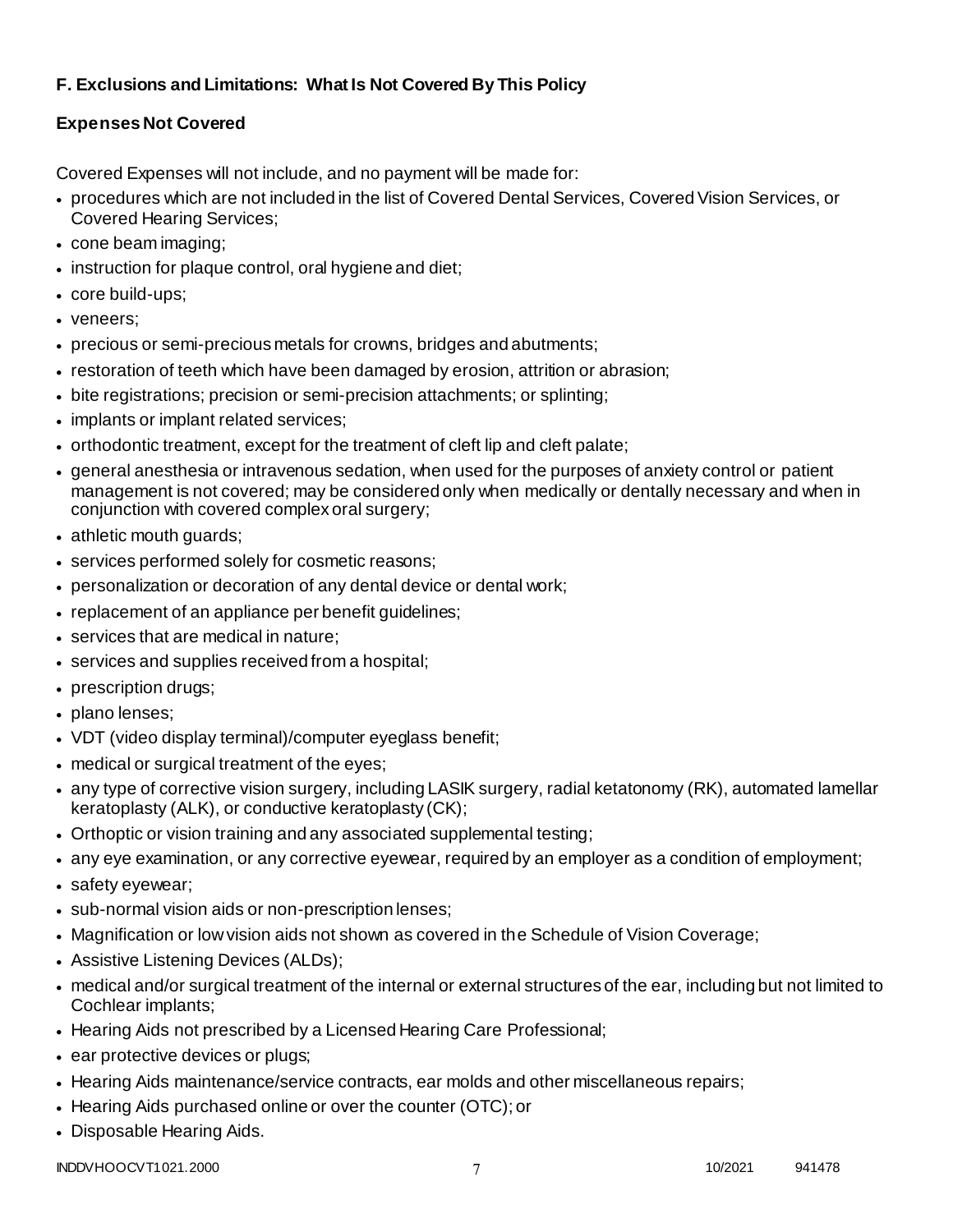# **General Limitations**

No payment will be made for expenses incurred for You or any one of Your Dependents:

- For services not specifically listed as Covered Services in this Policy;
- For services or supplies that are not Medically Necessary;
- For services received before the Effective Date of coverage;
- For services received after coverage under this Policy ends;
- For services for which You have no legal obligation to pay or for which no charge would be made if You did not have insurance coverage;
- For Professional services or supplies received or purchased directly or on Your behalf by anyone, including a Provider, from any of the following:
	- **Yourself or Your employer;**
	- a person who lives in the Covered Person's home, or that person's employer;
	- a person who is related to the Covered Person by blood, marriage or adoption, or that person's employer.
- for or in connection with an Injury arising out of, or in the course of, any employment for wage or profit;
- for or in connection with a Sickness which is covered under any workers' compensation or similar law;
- for charges made by a Hospital owned or operated by or which provides care or performs services for, the United States Government, if such charges are directly related to a condition which occurred while serving in the military or an associated auxiliary unit;
- services or supplies received due to an act of war, declared or undeclared while serving in the military or an associated auxiliary unit;
- to the extent that payment is unlawful where the person resides when the expenses are incurred;
- for charges which the person is not legally required to pay;
- for charges which would not have been made if the person had no insurance;
- to the extent that billed charges exceed the rate of reimbursement as described in the Schedule;
- for charges for unnecessary care, treatment or surgery;
- to the extent that You or any of Your Dependents is in any way paid or entitled to payment for those expenses by or through a public program, other than Medicaid;
- for or in connection with experimental procedures or treatment methods not approved by the American Dental Association or the appropriate dental specialty society;
- Procedures that are a covered expense under any other plan which provides dental, vision, or hearing benefits;
- To the extent that benefits are paid or payable for those expenses under the mandatory part of any auto insurance policy written to comply with a "no-fault" insurance law or an uninsured motorist insurance law. Cigna will take into account any adjustment option chosen under such part by You or any one of Your Dependents.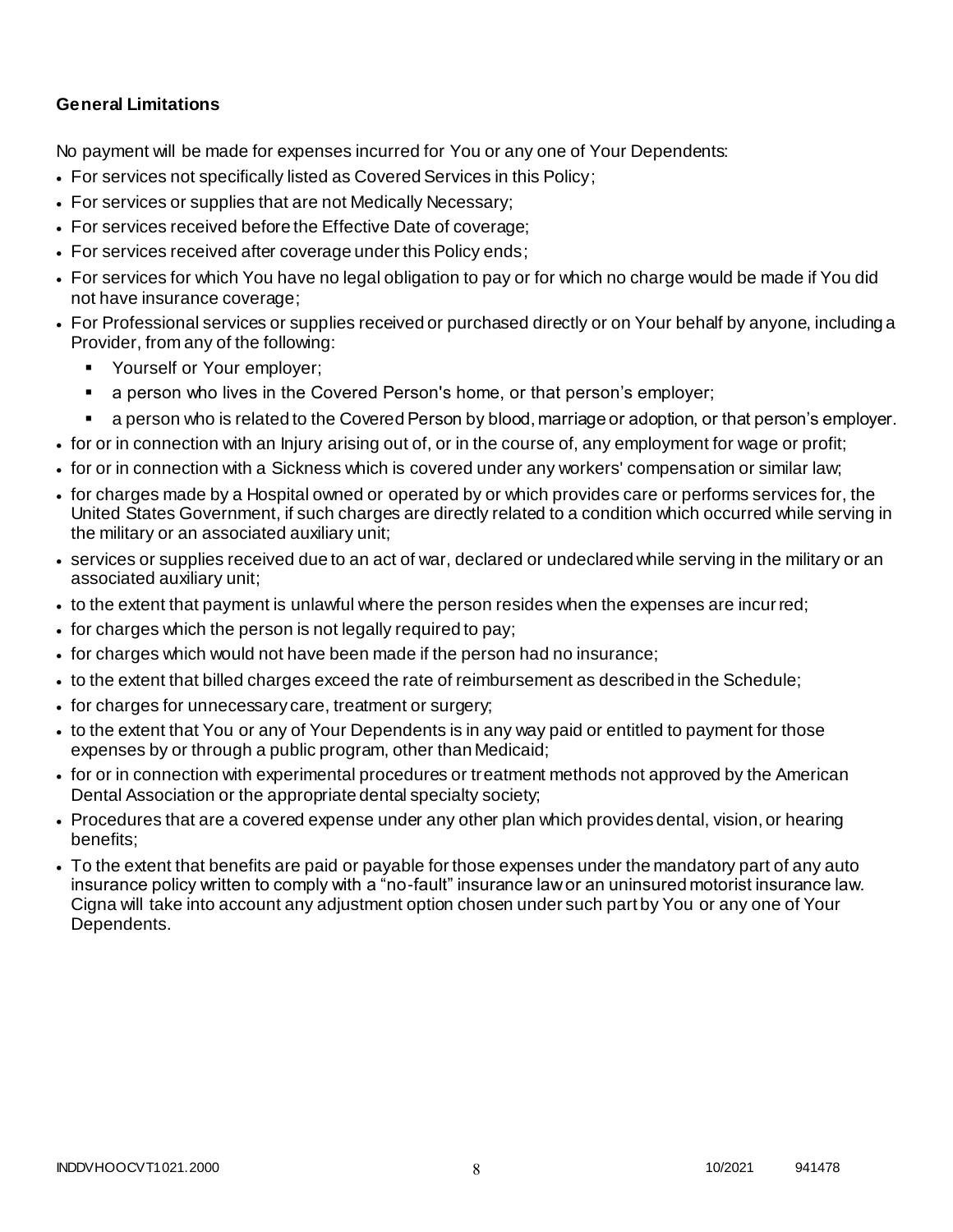# **G. Predetermination of Dental Benefits Program**

Predetermination of Benefits is a voluntary review of a Dentist's proposed treatment plan and expected charges. It is not preauthorization of service and is not required.

The treatment plan should include supporting pre-operative x-rays and other diagnostic materials as requested by Cigna's dental consultant. If there is a change in the treatment plan, a revised plan should be submitted.

Cigna will determine covered dental expenses for the proposed treatment plan. If there is no Predetermination of Benefits, Cigna will determine covered dental expenses when it receives a claim.

Review of proposed treatment is advised whenever extensive dental work is recommended when charges exceed **\$500**.

Predetermination of Benefits is not a guarantee of a set payment. Payment is based on the services that are actually delivered and the coverage in force at the time services are completed.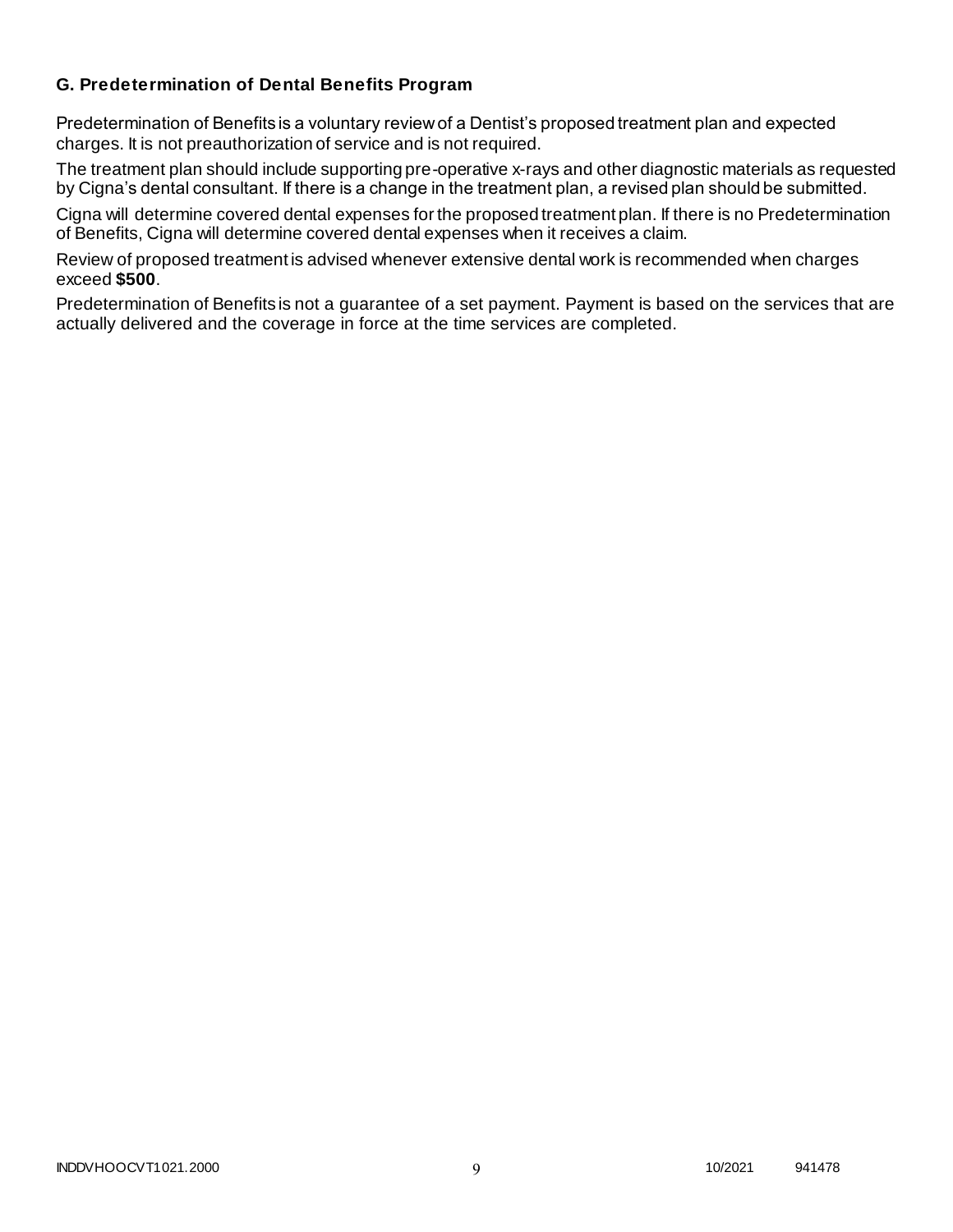### **H. General Provisions**

### **WHEN YOU HAVE A COMPLAINT OR AN APPEAL**

For the purposes of this section, any reference to "You," "Your" or "Yourself" also refers to a representative or Provider designated by You to act on Your behalf, unless otherwise noted.

We want You to be completely satisfied with the care You receive. That is why We have established a process for addressing Your concerns and solving Your problems.

### **Start with Member Services**

We are here to listen and help. If You have a concern regarding a person, a service, the quality of care, or contractual benefits, You can call Our toll-free number and explain Your concern to one of Our Customer Service representatives. You can also express that concern in writing. Please call or write to Us at the following:

Customer Services Toll-Free Number or address on mycigna.com, explanation of benefits or claim form

We will do Our best to resolve the matter on Your initial contact. If We need more time to review or investigate Your concern, We will get back to You as soon as possible, but in any case within 30 days.

If You are not satisfied with the results of a coverage decision, You can start the appeals procedure.

### **Appeals Procedure**

Cigna has a two step appeals procedure for coverage decisions. To initiate an appeal, You must submit a request for an appeal in writing within 365 days of receipt of a denial notice. You should state the reason why You feel Your appeal should be approved and include any information supporting Your appeal. If You are unable or choose not to write, You may ask to register Your appeal by telephone. Call or write to Us at the toll-free number or address on Your Benefit Identification card, explanation of benefits or claim form.

### **Level One Appeal**

Your appeal will be reviewed and the decision made by someone not involved in the initial decision. Appeals involving Medical Necessity or clinical appropriateness will be considered by a health care professional.

For level one appeals, We will respond in writing with a decision within 30 calendar days after We receive an appeal for a postservice coverage determination. If more time or information is needed to make the determination, We will notify You in writing to request an extension of up to 15 calendar days and to specify any additional information needed to complete the review.

If You are not satisfied with Our level-one appeal decision, You may request a level-two appeal.

### **Level Two Appeal**

If You are dissatisfied with Our level one appeal decision, You may request a second review. To start a level two appeal, follow the same process required for a level one appeal.

Most requests for a second review will be conducted by the Appeals Committee, which consists of at least three people. Anyone involved in the prior decision may not vote on the Committee. For appeals involving Medical Necessity or clinical appropriateness, the Committee will consult with at least one Dentist reviewer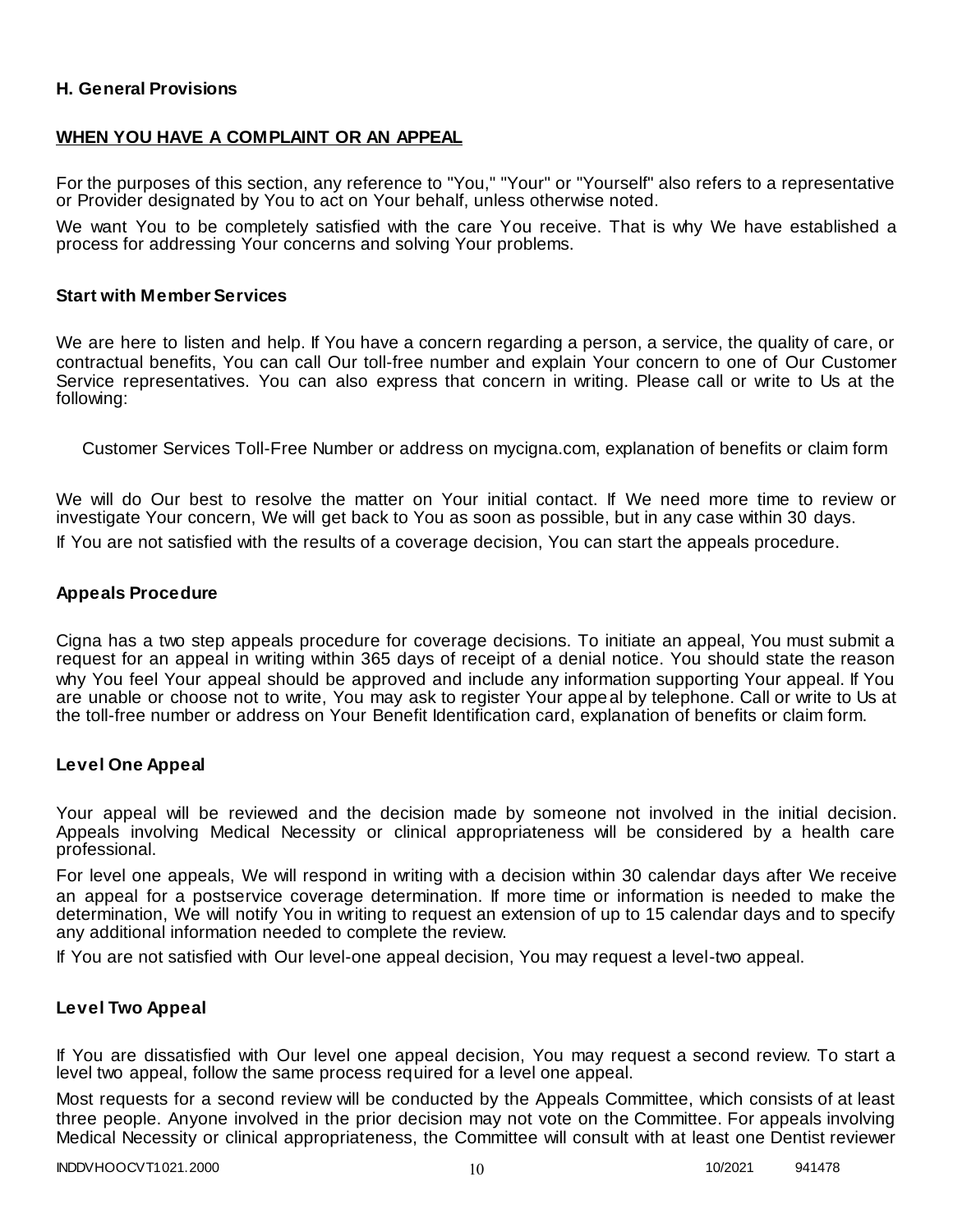in the same or similar specialty as the care under consideration. You may present Your situation to the Committee in person or by conference call.

For level two appeals We will acknowledge in writing that We have received Your request and schedule a Committee review. For postservice claims, the Committee review will be completed within 30 calendar days. If more time or information is needed to make the determination, We will notify You in writing to request an extension of up to 15 calendar days and to specify any additional information needed by the Committee to complete the review. You will be notified in writing of the Committee's decision within five working days after the Committee meeting, and within the Committee review time frames above if the Committee does not approve the requested coverage.

### **Notice of Benefit Determination on Appeal**

Every notice of an appeal decision will be provided in writing or electronically and, if an adverse determination, will include:

- (1) the specific reason or reasons for the denial decision;
- (2) reference to the specific Policy provisions on which the decision is based;
- (3) a statement that the claimant is entitled to receive, upon request and free of charge, reasonable access to and copies of all documents, records, and other Relevant Information as defined;
- (4) upon request and free of charge, a copy of any internal rule, guideline, protocol or other similar criterion that was relied upon in making the adverse determination regarding Your appeal, and an explanation of the scientific or clinical judgment for a determination that is based on a medical necessity, experimental treatment or other similar exclusion or limit.

### **Relevant Information**

Relevant Information is any document, record, or other information which was relied upon in making the benefit determination; was submitted, considered, or generated in the course of making the benefit determination, without regard to whether such document, record, or other information was relied upon in making the benefit determination; demonstrates compliance with the administrative processes and safeguards required by federal law in making the benefit determination; or constitutes a statement of policy or guidance with respect to the plan concerning the denied treatment option or benefit or the claimant's diagnosis, without regard to whether such advice or statement was relied upon in making the benefit determination.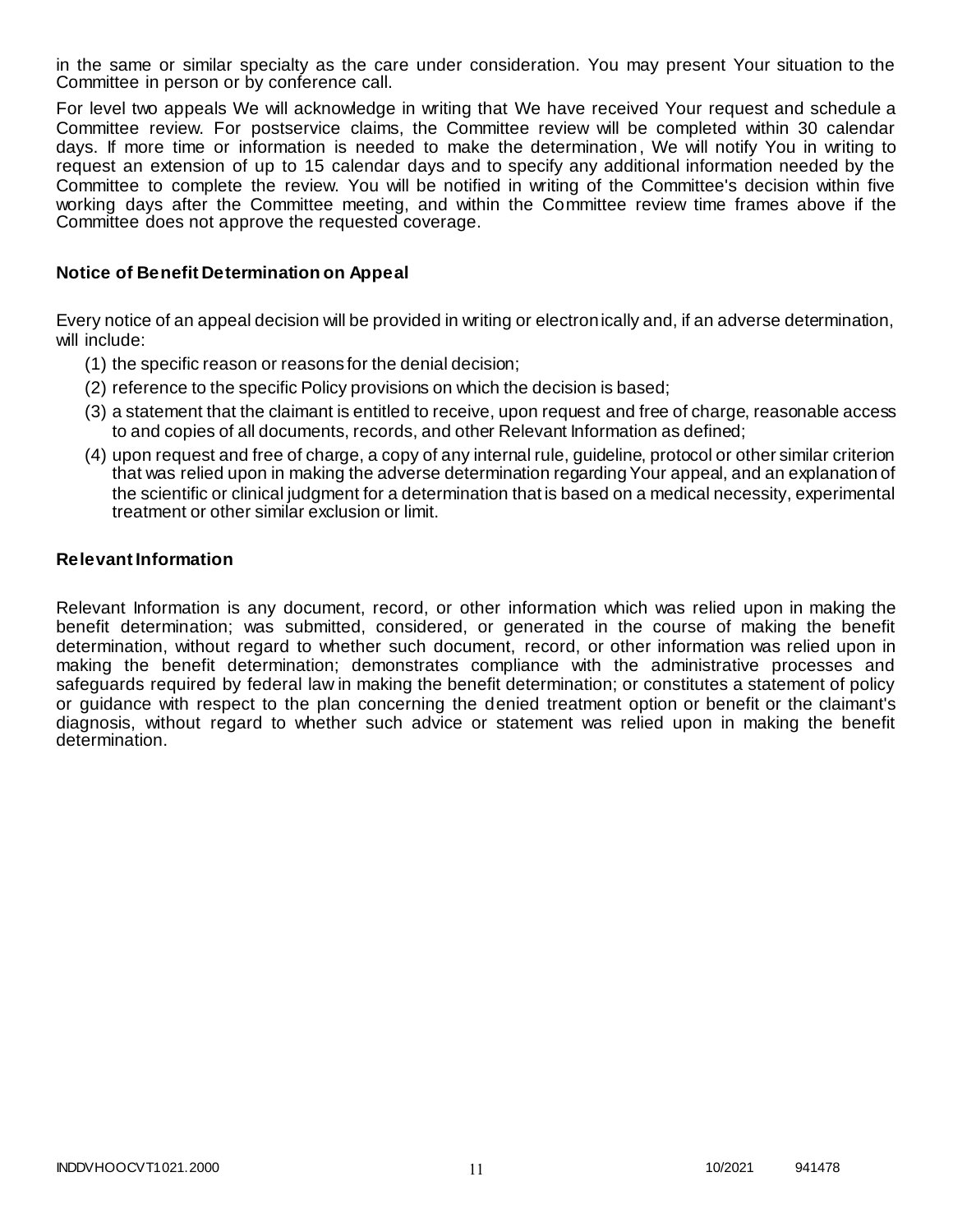# **I. Participating Dental Providers**

Cigna will provide a current list of Dentists currently participating with Cigna and their locations to each Covered Person upon request.

To verify if a Dentist is currently participating with Cigna and is accepting new Cigna Insureds, the Covered Person should visit Our website at mycigna.com.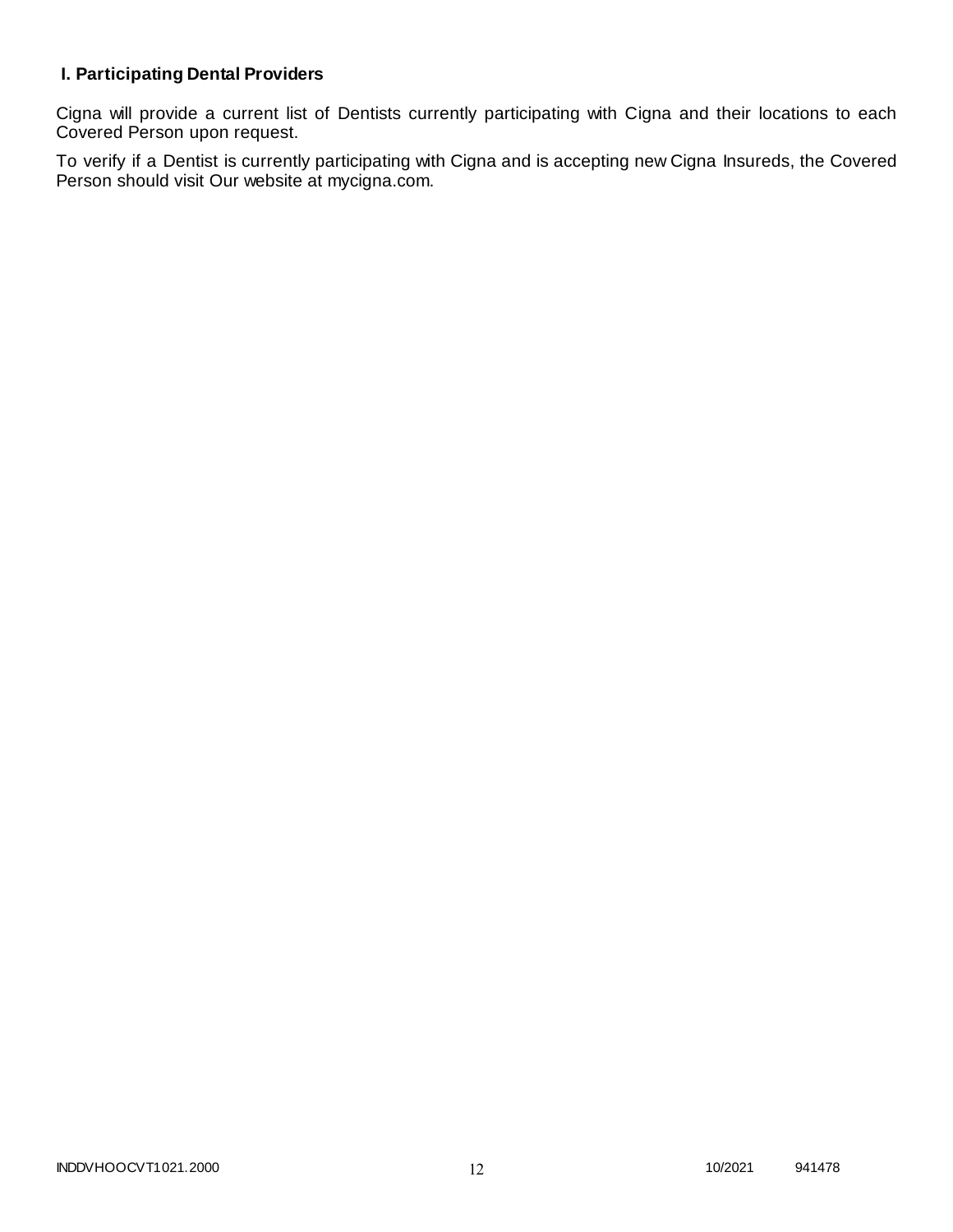### **J. Renewability, Eligibility, and Continuation**

1. The Policy will renew except for the specific events stated in the Policy. Cigna may change the premiums of the Policy with 60 days written notice to the Insured. However, Cigna will not refuse to renew or change the premium schedule for the Policy on an individual basis, but only for all Insureds in the same class and covered under the same Policy as You.

2. The individual plan is designed for residents of Vermont who are not enrolled under or covered by any other group or individual health coverage. You must notify Cigna of all changes that may affect any Covered Person's eligibility under the Policy.

3. You or Your Dependent(s) will become ineligible for coverage:

- When premiums are not paid according to the due dates and grace periods described in the premium section.
- With respect to Your Spouse, Domestic Partner, or partner to a Civil Union: when the Spouse is no longer married to the Insured or when the union is dissolved.
- With respect to You and Your Family Member(s): when You no longer meet the requirements listed in the Conditions of Eligibility section.
- The date the Policy terminates.
- When the Insured no longer lives in the Service Area.

4. If a Covered Person's eligibility under this Plan would terminate due to the Insured's death, divorce or if other Dependents would become ineligible due to age or no longer qualify as dependents for coverage under this Plan; except for the Insured's failure to pay premium, the Covered Person's insurance will be continued if the Covered Person exercising the continuation right notifies Cigna and pays the appropriate monthly premium within 60 days following the date this Policy would otherwise terminate. Any waiting periods in the new Plan will be considered as being met to the extent coverage was in force under this Plan.